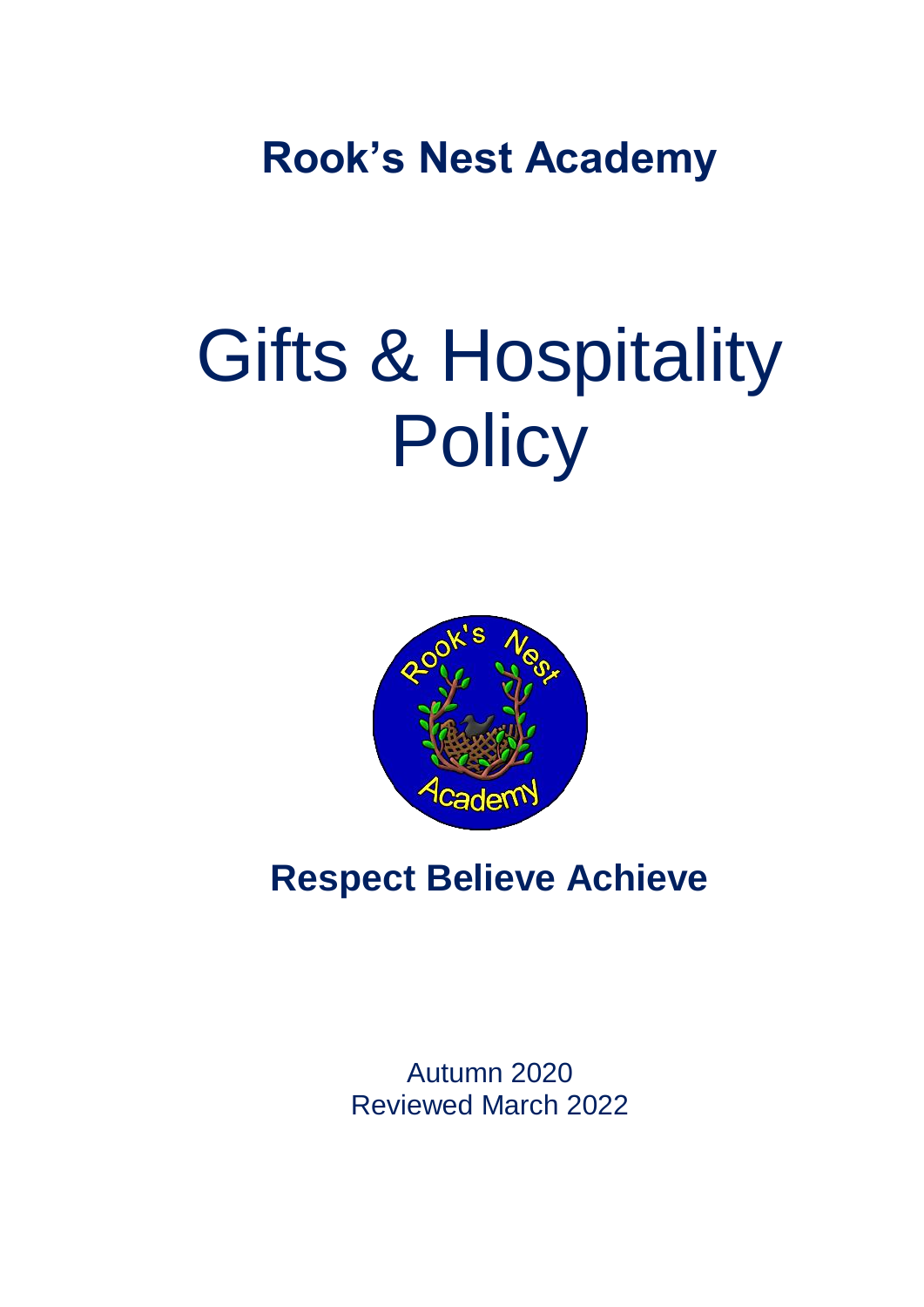#### **Introduction**

Rook's Nest Academy is committed to the values of probity and accountability. All members, trustees, staff and local governors should conduct themselves with integrity, impartiality and honesty at all times.

Staff should maintain high standards of propriety and professionalism.

The guiding principles are:

 The conduct of individuals should not create suspicion of any conflict between their official duty and their private interest.

 The action of individuals acting in an official capacity should not give the impression to any member of the public, to any organisation with whom they deal or to their colleagues that they have been (or may have been) influenced by a benefit to show favour or disfavour to any person or organisation.

#### **Application**

This policy applies to all Members, Trustees, Local Governors and all members of staff.

For the purposes of this document, 'staff' applies to all staff, at Academy and Trust level, members, trustees and local governors.

Procedures apply to gifts from students and their families as well as from potential suppliers.

#### **Statement of Policy**

Hospitality received from or the giving of hospitality to a third party is generally not acceptable.

The exception to this general principle is where there is a genuine need for the development of legitimate and ethically sound business relationships and the hospitality offered will genuinely assist the development of this.

Even then only modest hospitality is acceptable AND the following procedures must be complied with at all times.

Any gift or hospitality over the value of £50 needs to be declared.

Any breach of this Policy could lead to disciplinary action and may constitute gross misconduct.

Meaning of words:

For the purpose of this policy:

 "hospitality" means any form of gift, entertainment, personal reward or favour or anything of value;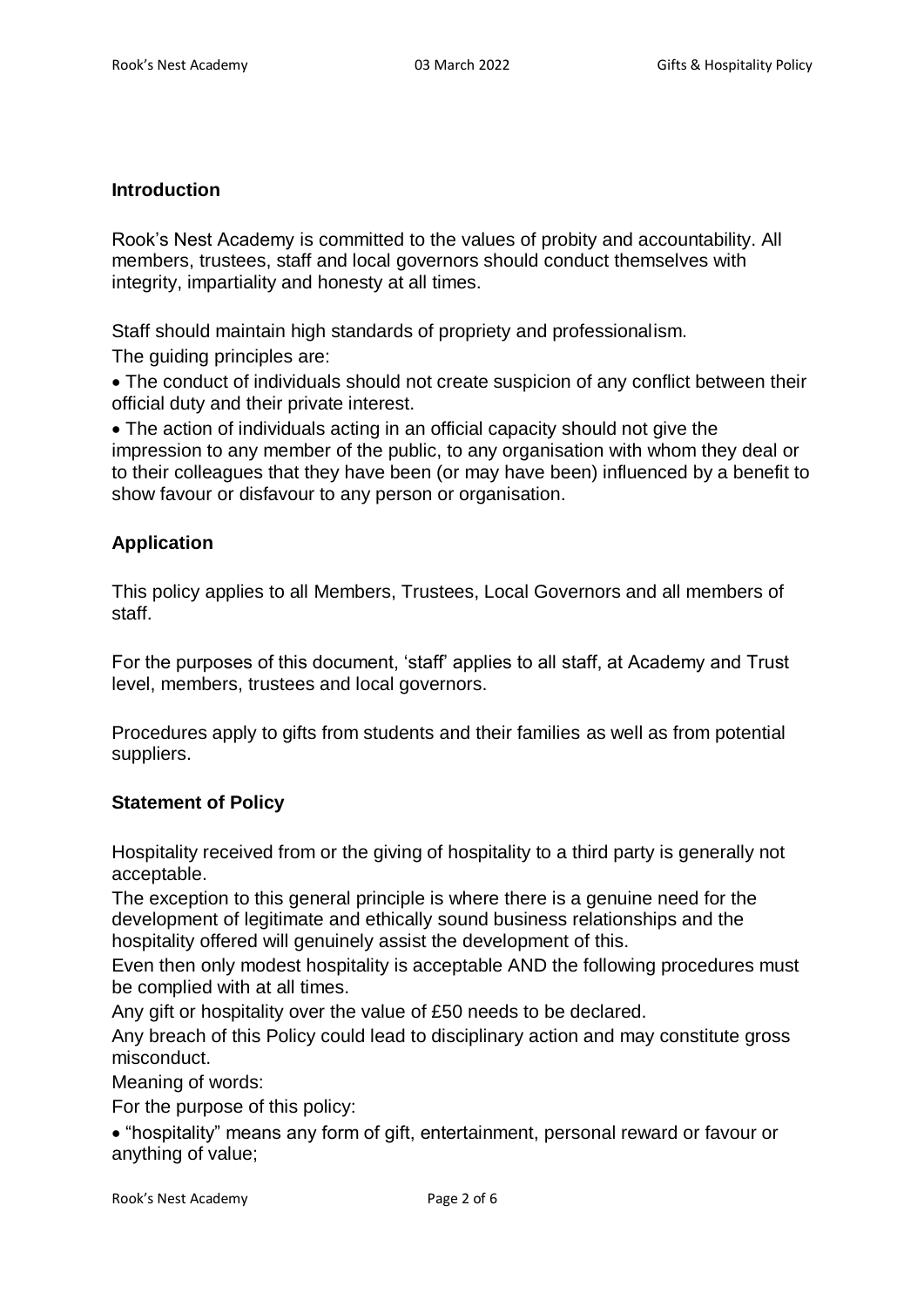modest" means low cost and moderate frequency and level;

 "trivial" means a very small low value item such as a calendar, pen, a small box of chocolates or a very small promotional item.

#### **Acceptance of Gifts**

Staff should not accept gifts or rewards from any organisation or individual with whom they have contact in the course of their work as an inducement either for doing something or not doing something in their official capacity.

Particular care should be taken about any gift from a person or organisation which has, or is hoping to have, a contract with the Trust or the Academy.

Gifts of a trivial or inexpensive nature may be accepted (e.g. diaries, calendars), but more substantial or expensive offerings should be declined.

Gifts are deemed to include:

- Goods provided for personal or other private use;
- Personal services:
- Loans of equipment, vehicles etc. for personal use;
- The provision of goods / services at preferential cost for personal or other private use.

If unsolicited gifts of a substantial nature arrive from contractors they should be returned with a polite explanation that the Trusts policies do not allow their acceptance.

#### **Acceptance of Hospitality**

Hospitality can take a variety of forms, some of which staff may accept, some of which should be declined. Staff may be offered hospitality as a normal business practice in a way that is directly linked to their role.

Examples of this kind of hospitality include the offer of refreshments at business meetings or the offer of lunch or dinner at the end of an official engagement. This kind of conventional hospitality may be accepted.

Staff may also be offered other forms of hospitality which are not related to their role and are not linked to Trust or Academy business. This might include substantial offers of social functions, travel or accommodation, offers of tickets and invitations to sporting, cultural or social events.

These forms of hospitality should be declined.

If any member of staff is in doubt about whether it is appropriate to accept any offer of hospitality, the advice of the Business Manager should be sought, who may also seek the advice of the Chair of Governors. Staff must never canvas or seek gifts or hospitality.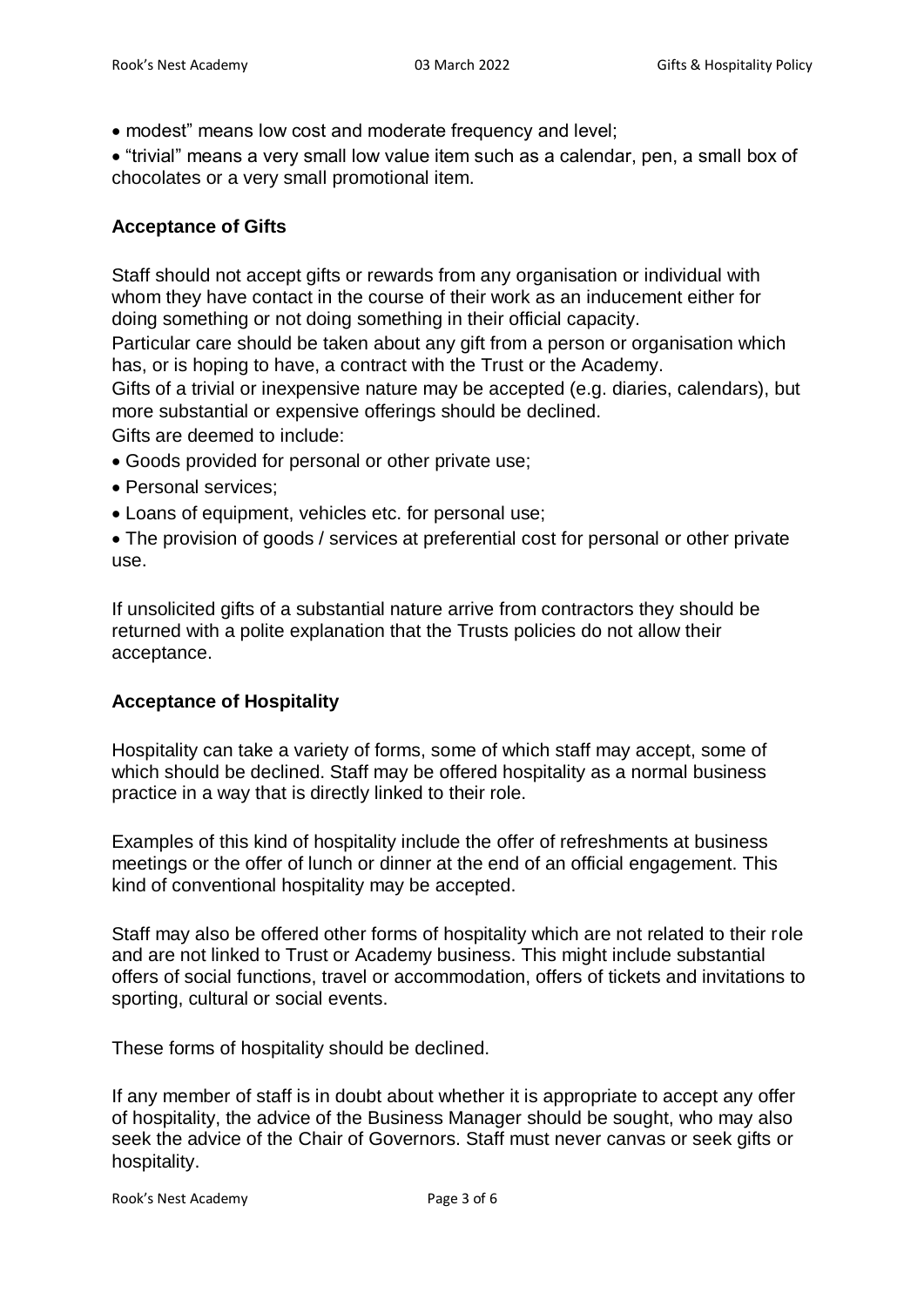#### **Declaring the acceptance of a gift**

Members, Trustees, Local Governors and all staff must record being offered or accepting any gifts by completing a Declaration of Gifts and Hospitality (Annex A). The declaration should be approved by the Chair of Governors.

The Business Manager of the Academy will maintain the Register for Gifts and Hospitality (Annex B).

Any concerns will be reported to the Governing Body, or the Board. Employees may be subject to disciplinary procedures to pursue potential matters of misconduct.

It is a criminal offence for an employee of the Academy to corruptly accept any inducement or reward for doing, promising or refraining from doing anything in the course of their employment, or corruptly showing favour or disfavour, in the handling of contracts.

In acting corruptly the employee would demonstrate their intention to purposefully act with a lack of probity and with a disregard for the implications of their actions for the Trust. Monitoring the Effectiveness of the Policy

The effectiveness of this policy will be reviewed when the need arises.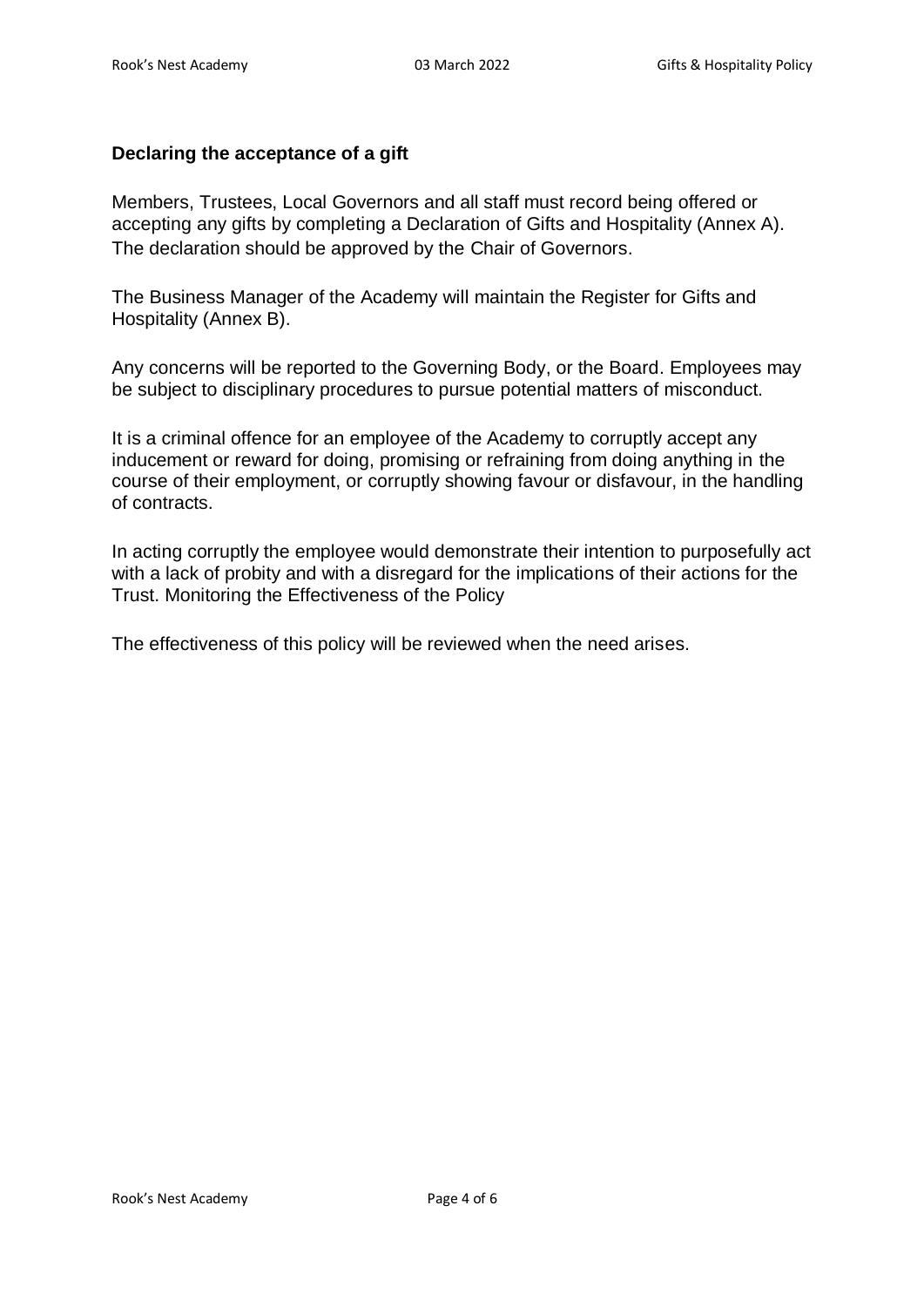#### **Annexe A**

#### **Declaration of Gift or Hospitality**

**Name:** 

**Post:** 

#### **Location:**

Please delete A or B to clearly identify whether you have been offered and declined or have accepted a gift or hospitality:

A. I have been offered a gift / hospitality which I have declined.

B. I have been offered a gift / hospitality which I have accepted.

#### **Declaration details:**

Name of external organisation and their relationship with the Academy:

Nature of interest / gift /hospitality:

Estimated Value if applicable:

I believe my objectivity and independence in relation to the above external organisation has not been impaired in any way by the offer of gifts or hospitality.

SIGNED (Recipient)

………………………………………………………………………………

Date ……………………………………………………………………………

Completed forms should be sent to the Business Manager to enter in the Register.

Entered in the register Date: Signed:

Reference Number:

Rook's Nest Academy **Page 5 of 6**